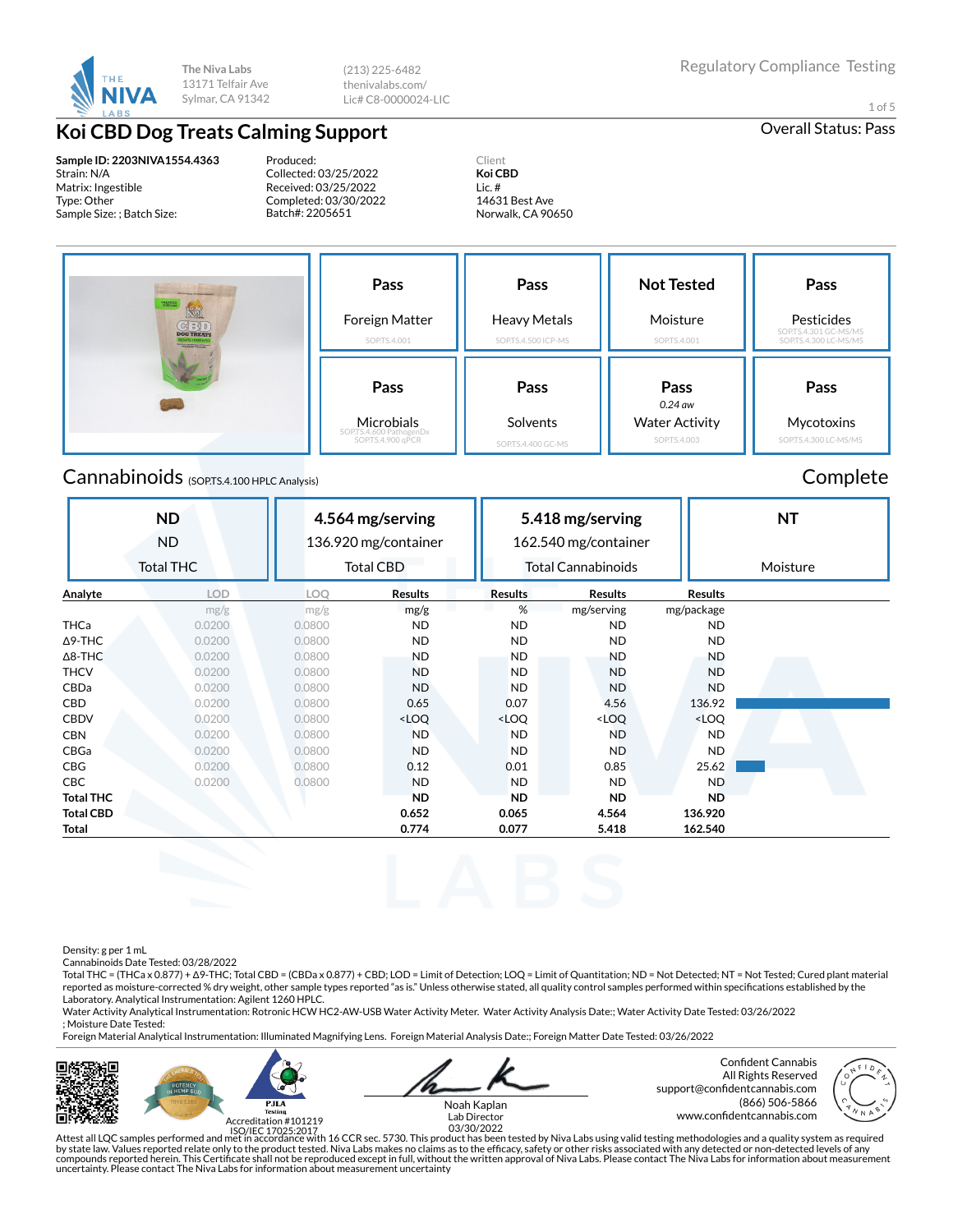

(213) 225-6482 thenivalabs.com/ Lic# C8-0000024-LIC

2 of 5

# **Koi CBD Dog Treats Calming Support Calming Support Calming Support Calming Support Calming Support Calming Support Calming Support Calming Support Calming Support Calming Support Calming Support Calm**

**Sample ID: 2203NIVA1554.4363** Strain: N/A Matrix: Ingestible Type: Other Sample Size: ; Batch Size:

Produced: Collected: 03/25/2022 Received: 03/25/2022 Completed: 03/30/2022 Batch#: 2205651

Client **Koi CBD** Lic. # 14631 Best Ave Norwalk, CA 90650

## Microbials Pass

| Analyte                       | <b>Results</b>     | <b>Status</b> |  |
|-------------------------------|--------------------|---------------|--|
| Aspergillus flavus            | <b>NR</b>          | <b>NT</b>     |  |
| Aspergillus fumigatus         | <b>NR</b>          | <b>NT</b>     |  |
| Aspergillus niger             | <b>NR</b>          | <b>NT</b>     |  |
| Aspergillus terreus           | NR.                | <b>NT</b>     |  |
| Shiga toxin-producing E. Coli | Not Detected in 1g | Pass          |  |
| Salmonella SPP                | Not Detected in 1g | Pass          |  |

Date Tested: 03/29/2022

LOD = Limit of Detection; LOQ = Limit of Quantitation; ND = Not Detected; NT = Not Tested;<br>Unless otherwise stated, all quality control samples performed within specifications established by the Laboratory. Analytical Inst

| <b>Mycotoxins</b>       |            |       |       |                | Pass          |
|-------------------------|------------|-------|-------|----------------|---------------|
| Analyte                 | <b>LOD</b> | LOO   | Limit | <b>Results</b> | <b>Status</b> |
|                         | µg/kg      | µg/kg | µg/kg | µg/kg          |               |
| <b>B1</b>               | 4.00       | 5.00  |       | <b>ND</b>      | Tested        |
| B <sub>2</sub>          | 4.00       | 5.00  |       | <b>ND</b>      | Tested        |
| G <sub>1</sub>          | 4.00       | 5.00  |       | <b>ND</b>      | Tested        |
| G <sub>2</sub>          | 4.00       | 5.00  |       | <b>ND</b>      | Tested        |
| <b>Total Aflatoxins</b> |            |       | 20    | <b>ND</b>      | Pass          |
| Ochratoxin A            | 16         | 20    | 20    | ND             | Pass          |

Date Tested: 03/29/2022 LOD = Limit of Detection; LOQ = Limit of Quantitation; ND = Not Detected; NT = Not Tested;

Unless otherwise stated, all quality control samples performed within specifications established by the Laboratory. Analytical Instrumentation: Agilent 6470A LC-MS

| <b>Heavy Metals</b>           |            |           |           |                                  | Pass          |
|-------------------------------|------------|-----------|-----------|----------------------------------|---------------|
| Analyte                       | <b>LOD</b> | LOO       | Limit     | <b>Results</b>                   | <b>Status</b> |
|                               | $\mu$ g/g  | $\mu$ g/g | $\mu$ g/g | $\mu$ g/g                        |               |
| Arsenic                       | 0.009      | 0.090     | 1.5       | <b>ND</b>                        | Pass          |
| <b>The Company</b><br>Cadmium | 0.009      | 0.090     | 0.5       | <loq< td=""><td>Pass</td></loq<> | Pass          |
| Lead                          | 0.009      | 0.090     | 0.5       | <b>ND</b>                        | Pass          |
| Mercury                       | 0.005      | 0.020     |           | <b>ND</b>                        | Pass          |

Date Tested: 03/25/2022 LOD = Limit of Detection; LOQ = Limit of Quantitation; ND = Not Detected; NT = Not Tested;

Unless otherwise stated, all quality control samples performed within specifications established by the Laboratory. Analytical Instrumentation: Agilent 7900 ICP-MS





Confident Cannabis All Rights Reserved support@confidentcannabis.com (866) 506-5866



www.condentcannabis.com Lab Director 03/30/2022Noah Kaplan

Attest all LQC samples performed and met in accordance with 16 CCR sec. 5730. This product has been tested by Niva Labs using valid testing methodologies and a quality system as required<br>by state law. Values reported relat uncertainty. Please contact The Niva Labs for information about measurement uncertainty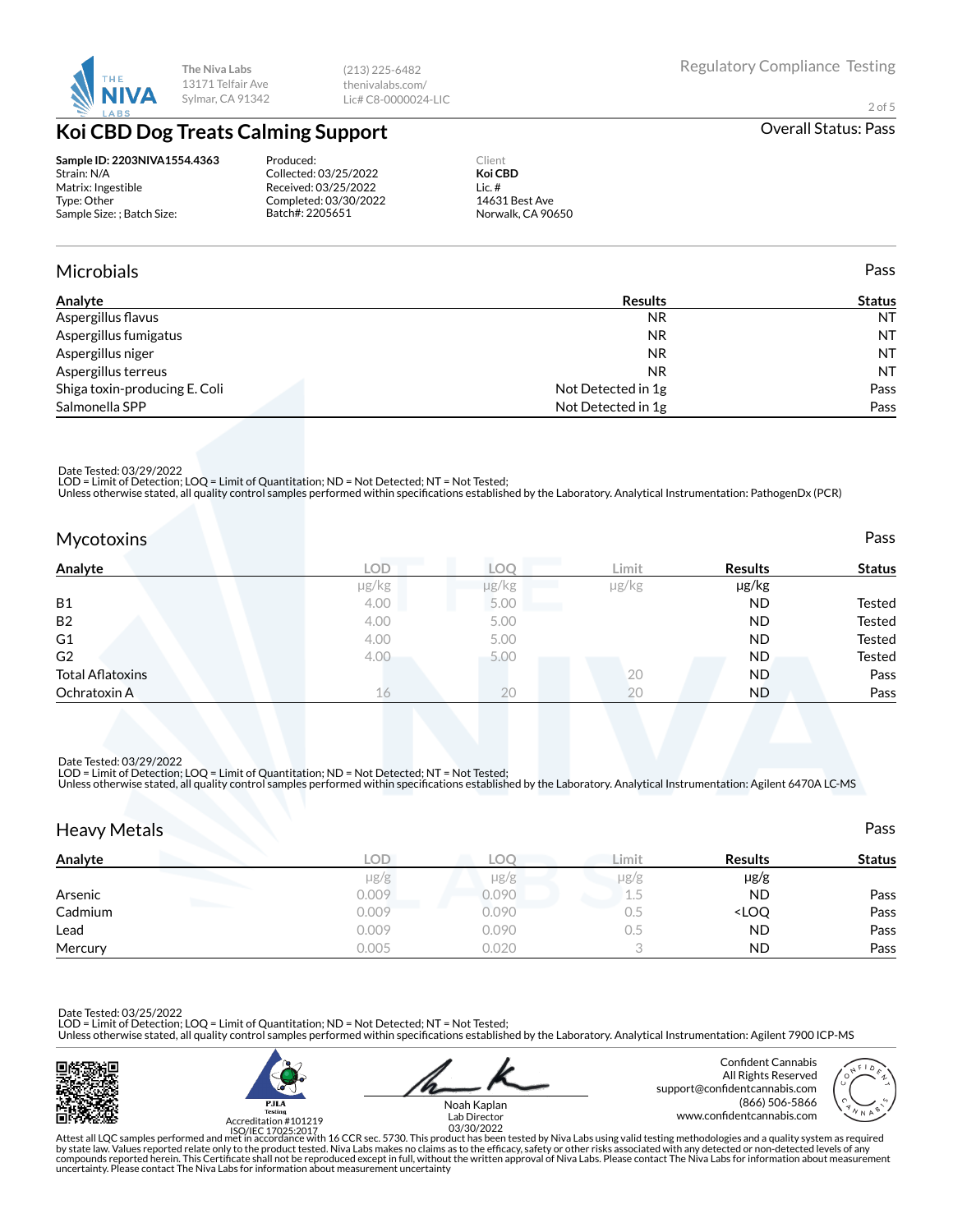

(213) 225-6482 thenivalabs.com/ Lic# C8-0000024-LIC

3 of 5

**Koi CBD Dog Treats Calming Support Calming Support** Overall Status: Pass

### **Sample ID: 2203NIVA1554.4363** Strain: N/A Matrix: Ingestible Type: Other Sample Size: ; Batch Size:

Produced: Collected: 03/25/2022 Received: 03/25/2022 Completed: 03/30/2022 Batch#: 2205651

Client **Koi CBD** Lic. # 14631 Best Ave Norwalk, CA 90650

## Pesticides **Passage Community Community Community** Passes and the extension of the extension of the extension of the extension of the extension of the extension of the extension of the extension of the extension of the ext

| Analyte             | <b>LOD</b> | LOO       | Limit          | <b>Results</b> | <b>Status</b> | Analyte                 | OD.       | LOO       | Limit          | <b>Results</b> | <b>Status</b> |
|---------------------|------------|-----------|----------------|----------------|---------------|-------------------------|-----------|-----------|----------------|----------------|---------------|
|                     | $\mu$ g/g  | $\mu$ g/g | $\mu$ g/g      | µg/g           |               |                         | $\mu$ g/g | $\mu$ g/g | $\mu$ g/g      | $\mu$ g/g      |               |
| Abamectin           | 0.040      | 0.050     | 0.3            | <b>ND</b>      | Pass          | Fludioxonil             | 0.040     | 0.050     | 30             | <b>ND</b>      | Pass          |
| Acephate            | 0.050      | 0.100     | 5              | <b>ND</b>      | Pass          | Hexythiazox             | 0.010     | 0.020     | $\overline{2}$ | <b>ND</b>      | Pass          |
| Acequinocyl         | 0.040      | 0.050     | 4              | <b>ND</b>      | Pass          | Imazalil                | 0.040     | 0.050     | 0.04           | <b>ND</b>      | Pass          |
| Acetamiprid         | 0.010      | 0.020     | 5              | <b>ND</b>      | Pass          | Imidacloprid            | 0.010     | 0.020     | 3              | <b>ND</b>      | Pass          |
| Aldicarb            | 0.010      | 0.020     | 0.01           | <b>ND</b>      | Pass          | Kresoxim Methyl         | 0.020     | 0.050     | 1              | <b>ND</b>      | Pass          |
| Azoxystrobin        | 0.010      | 0.020     | 40             | <b>ND</b>      | Pass          | Malathion               | 0.010     | 0.020     | 5              | <b>ND</b>      | Pass          |
| <b>Bifenazate</b>   | 0.010      | 0.020     | 5              | <b>ND</b>      | Pass          | Metalaxyl               | 0.010     | 0.020     | 15             | <b>ND</b>      | Pass          |
| Bifenthrin          | 0.010      | 0.020     | 0.5            | <b>ND</b>      | Pass          | Methiocarb              | 0.010     | 0.020     | 0.01           | <b>ND</b>      | Pass          |
| <b>Boscalid</b>     | 0.040      | 0.050     | 10             | <b>ND</b>      | Pass          | Methomyl                | 0.010     | 0.020     | 0.1            | <b>ND</b>      | Pass          |
| Captan              | 0.100      | 0.100     | 5              | <b>ND</b>      | Pass          | Mevinphos               | 0.018     | 0.045     | 0.018          | <b>ND</b>      | Pass          |
| Carbaryl            | 0.020      | 0.050     | 0.5            | <b>ND</b>      | Pass          | Myclobutanil            | 0.040     | 0.050     | 9              | <b>ND</b>      | Pass          |
| Carbofuran          | 0.010      | 0.020     | 0.01           | <b>ND</b>      | Pass          | Naled                   | 0.040     | 0.050     | 0.5            | <b>ND</b>      | Pass          |
| Chlorantraniliprole | 0.040      | 0.050     | 40             | <b>ND</b>      | Pass          | Oxamyl                  | 0.010     | 0.020     | 0.2            | <b>ND</b>      | Pass          |
| Chlordane           | 0.030      | 0.050     | 0.03           | <b>ND</b>      | Pass          | Paclobutrazol           | 0.040     | 0.050     | 0.04           | <b>ND</b>      | Pass          |
| Chlorfenapyr        | 0.030      | 0.050     | 0.03           | <b>ND</b>      | Pass          | <b>Parathion Methyl</b> | 0.030     | 0.050     | 0.03           | <b>ND</b>      | Pass          |
| Chlorpyrifos        | 0.020      | 0.050     | 0.020          | <b>ND</b>      | Pass          | Pentachloronitrobenzene | 0.030     | 0.050     | 0.2            | <b>ND</b>      | Pass          |
| Clofentezine        | 0.010      | 0.020     | 0.5            | <b>ND</b>      | Pass          | Permethrin              | 0.020     | 0.050     | 20             | <b>ND</b>      | Pass          |
| Coumaphos           | 0.050      | 0.100     | 0.05           | <b>ND</b>      | Pass          | Phosmet                 | 0.010     | 0.020     | 0.2            | <b>ND</b>      | Pass          |
| Cyfluthrin          | 0.050      | 0.100     | 1              | <b>ND</b>      | Pass          | Piperonyl Butoxide      | 0.010     | 0.020     | 8              | <b>ND</b>      | Pass          |
| Cypermethrin        | 0.050      | 0.100     | $\mathbf 1$    | <b>ND</b>      | Pass          | Prallethrin             | 0.040     | 0.050     | 0.4            | <b>ND</b>      | Pass          |
| Daminozide          | 0.040      | 0.050     | 0.04           | <b>ND</b>      | Pass          | Propiconazole           | 0.040     | 0.050     | 20             | <b>ND</b>      | Pass          |
| <b>Diazinon</b>     | 0.010      | 0.020     | 0.2            | <b>ND</b>      | Pass          | Propoxur                | 0.010     | 0.020     | 0.01           | <b>ND</b>      | Pass          |
| <b>Dichlorvos</b>   | 0.050      | 0.100     | 0.05           | <b>ND</b>      | Pass          | Pyrethrins              | 0.042     | 0.084     | 1              | <b>ND</b>      | Pass          |
| Dimethoate          | 0.010      | 0.020     | 0.01           | <b>ND</b>      | Pass          | Pyridaben               | 0.030     | 0.050     | 3              | <b>ND</b>      | Pass          |
| Dimethomorph        | 0.020      | 0.050     | 20             | <b>ND</b>      | Pass          | Spinetoram              | 0.041     | 0.061     | 3              | <b>ND</b>      | Pass          |
| Ethoprophos         | 0.010      | 0.020     | 0.01           | <b>ND</b>      | Pass          | Spinosad                | 0.019     | 0.048     | 3              | <b>ND</b>      | Pass          |
| Etofenprox          | 0.010      | 0.020     | 0.01           | <b>ND</b>      | Pass          | Spiromesifen            | 0.010     | 0.020     | 12             | <b>ND</b>      | Pass          |
| Etoxazole           | 0.010      | 0.020     | 1.5            | <b>ND</b>      | Pass          | Spirotetramat           | 0.020     | 0.050     | 13             | <b>ND</b>      | Pass          |
| Fenhexamid          | 0.040      | 0.050     | 10             | <b>ND</b>      | Pass          | Spiroxamine             | 0.010     | 0.020     | 0.01           | <b>ND</b>      | Pass          |
| Fenoxycarb          | 0.010      | 0.020     | 0.01           | <b>ND</b>      | Pass          | Tebuconazole            | 0.050     | 0.100     | $\mathbf{2}$   | <b>ND</b>      | Pass          |
| Fenpyroximate       | 0.010      | 0.020     | $\overline{2}$ | <b>ND</b>      | Pass          | Thiacloprid             | 0.010     | 0.020     | 0.01           | <b>ND</b>      | Pass          |
| Fipronil            | 0.040      | 0.050     | 0.04           | <b>ND</b>      | Pass          | Thiamethoxam            | 0.010     | 0.020     | 4.5            | <b>ND</b>      | Pass          |
| Flonicamid          | 0.010      | 0.020     | $\overline{2}$ | <b>ND</b>      | Pass          | Trifloxystrobin         | 0.010     | 0.020     | 30             | <b>ND</b>      | Pass          |
|                     |            |           |                |                |               |                         |           |           |                |                |               |

Date Tested: 03/29/2022

 LOD = Limit of Detection; LOQ = Limit of Quantitation; ND = Not Detected; NT = Not Tested; Unless otherwise stated, all quality control samples performed within specifications established by the Laboratory. Analytical Instrumentation: Agilent 6470A LC-MS;<br>Agilent 7010B GC-MS





Confident Cannabis All Rights Reserved support@confidentcannabis.com (866) 506-5866



www.condentcannabis.com Lab Director 03/30/2022Noah Kaplan

Attest all LQC samples performed and met in accordance with 16 CCR sec. 5730. This product has been tested by Niva Labs using valid testing methodologies and a quality system as required<br>by state law. Values reported relat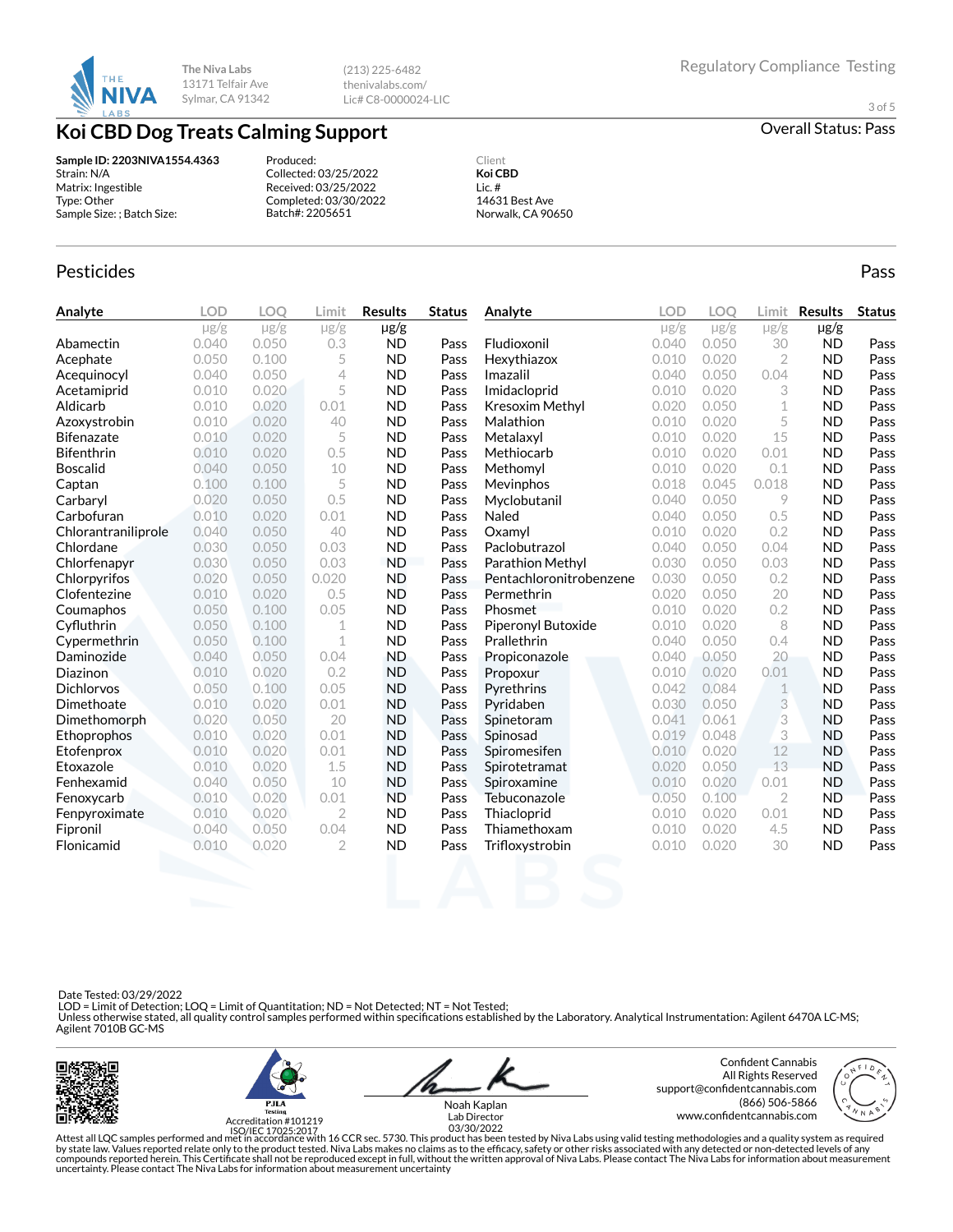

(213) 225-6482 thenivalabs.com/ Lic# C8-0000024-LIC

4 of 5

# **Koi CBD Dog Treats Calming Support Calming Support Calming Support Calming Support Calming Support Calming Support Calming Support Calming Support Calming Support Calming Support Calming Support Calm**

**Sample ID: 2203NIVA1554.4363** Strain: N/A Matrix: Ingestible Type: Other Sample Size: ; Batch Size:

Produced: Collected: 03/25/2022 Received: 03/25/2022 Completed: 03/30/2022 Batch#: 2205651

**Koi CBD** Lic. # 14631 Best Ave Norwalk, CA 90650

Client

### Residual Solvents

| Analyte            | <b>LOD</b> | <b>LOO</b> | Limit     | <b>Results</b> | <b>Status</b> |
|--------------------|------------|------------|-----------|----------------|---------------|
|                    | $\mu$ g/g  | $\mu$ g/g  | $\mu$ g/g | $\mu$ g/g      | Pass          |
| 1,2-Dichloroethane | 0.25       | 0.50       | 1.0       | ND.            | Pass          |
| Acetone            | 5.0        | 10         | 5000      | <b>ND</b>      | Pass          |
| Acetonitrile       | 5.0        | 10         | 410       | <b>ND</b>      | Pass          |
| <b>Benzene</b>     | 0.25       | 0.50       | 1.0       | ND.            | Pass          |
| <b>Butane</b>      | 5.0        | 10         | 5000      | <b>ND</b>      | Pass          |
| Chloroform         | 0.25       | 0.50       | 1.0       | <b>ND</b>      | Pass          |
| Ethanol            | 5.0        | 10         | 5000      | <b>ND</b>      | Pass          |
| Ethyl-Acetate      | 5.0        | 10         | 5000      | ND.            | Pass          |
| Ethyl-Ether        | 5.0        | 10         | 5000      | <b>ND</b>      | Pass          |
| Ethylene Oxide     | 0.50       | 1.0        | 1.0       | <b>ND</b>      | Pass          |
| Heptane            | 5.0        | 10         | 5000      | <b>ND</b>      | Pass          |
| Isopropanol        | 5.0        | 10         | 5000      | <b>ND</b>      | Pass          |
| Methanol           | 5.0        | 10         | 3000      | <b>ND</b>      | Pass          |
| Methylene Chloride | 0.25       | 0.50       | 1.0       | <b>ND</b>      | Pass          |
| n-Hexane           | 5.0        | 10         | 290       | <b>ND</b>      | Pass          |
| Pentane            | 5.0        | 10         | 5000      | <b>ND</b>      | Pass          |
| Propane            | 5.0        | 10         | 5000      | ND             | Pass          |
| Toluene            | 5.0        | 10         | 890       | ND.            | Pass          |
| Trichloroethene    | 0.25       | 0.50       | 1.0       | <b>ND</b>      | Pass          |
| <b>Xylenes</b>     | 5.0        | 10         | 2170      | <b>ND</b>      | Pass          |

Date Tested: 03/28/2022 LOD = Limit of Detection; LOQ = Limit of Quantitation; ND = Not Detected; NT = Not Tested;<br>Unless otherwise stated, all quality control samples performed within specifications established by the Lab





Noah Kaplan

Confident Cannabis All Rights Reserved support@confidentcannabis.com (866) 506-5866 www.condentcannabis.com Lab Director 03/30/2022



Attest all LQC samples performed and met in accordance with 16 CCR sec. 5730. This product has been tested by Niva Labs using valid testing methodologies and a quality system as required<br>by state law. Values reported relat